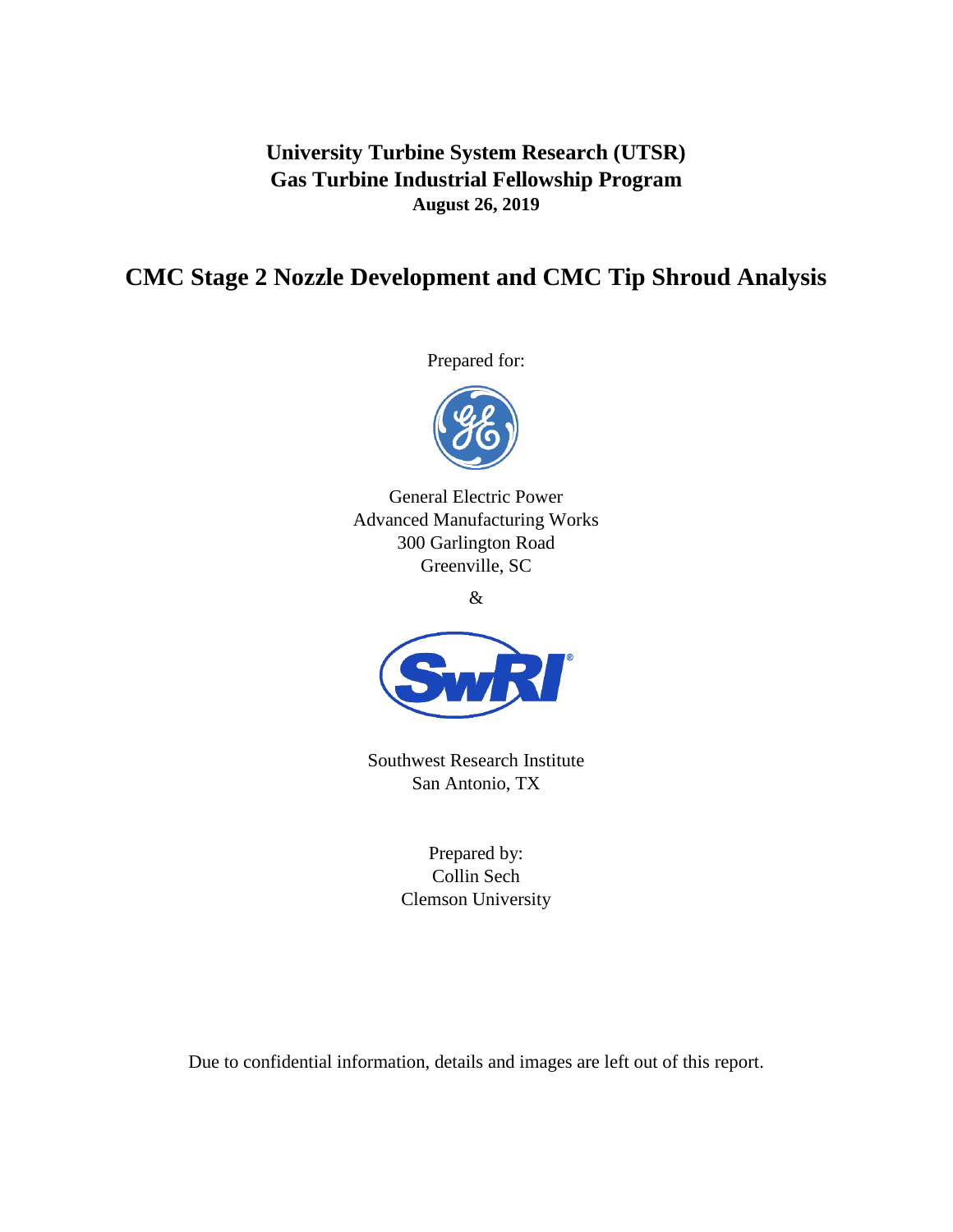### **1 Introduction**

Ceramic matrix composite (CMC) is a unique material that has grown in use over the past decades in the gas turbine and aircraft engine industry. This material is roughly one-third the density of comparable metals, offers similar toughness and has a 20% higher temperature capacity. It has become a valuable tool for many companies in the past years. For example, GE Aviation has used this material to create more than 40,000 CMC turbine shrouds. Using CMC blades allows their engines to be lighter and burn hotter.

GE Power has been designing with this technology in mind for many years. One of the largest projects ongoing is the High Temperature Ceramic Matrix Composite Nozzle. This project was initially funded by the Department of Energy in October 2014 and is set to finish April 2021. At its base, this project combines metal and CMC components to increase the efficiency of gas turbines. I assisted the Emerging Technologies team on this project during my fellowship.

# **2 CMC Overview**

As a relatively new material, CMC is still improving and undergoing research. This material is made up of many individual fibers which are 5 times thinner than the human hair. Each fiber is coated in a matrix slurry and then combined with other fibers to create sheets. Like carbon fiber, these sheets are then combined to create a full part.



FIGURE 1. Process to create sheets of CMC material.

After the CMC sheets have been combined to create a part, it must go through a series of furnaces. These furnaces harden the part, burn off binders, and add silicon to the part. Adding silicon at a porous state increases the final strength and density.



FIGURE 2. Process for strengthening and finishing the final CMC part.

## **3 CMC Nozzle Overview**

One of GE Power's CMC projects in progress is the Stage 2 CMC Nozzle. This nozzle is groundbreaking because the combination of CMC and metal parts allows for efficiency and power output to be dramatically increased. In this setup, the metal components take the mechanical stress and the CMC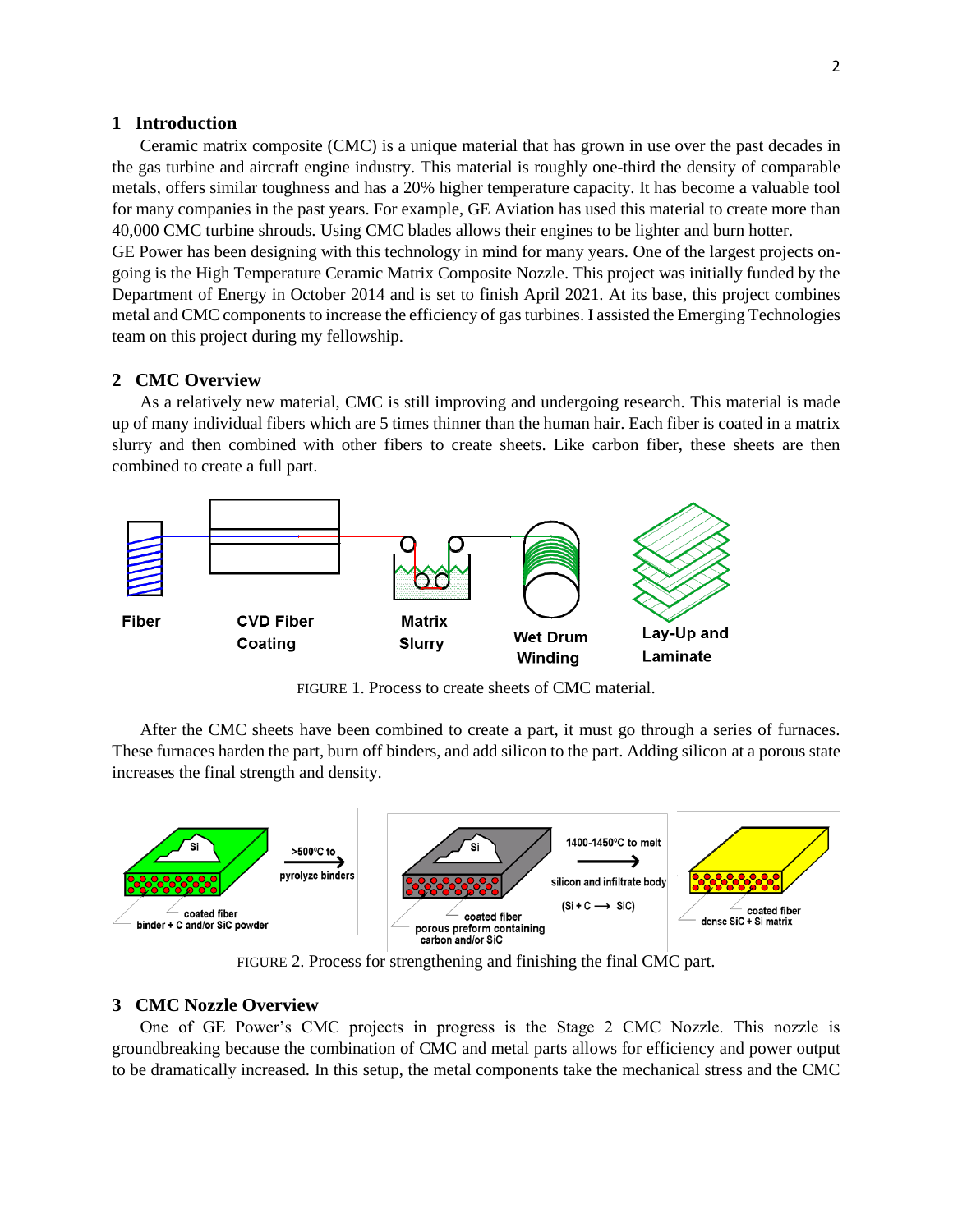parts take the thermal load. This setup contains two vanes and the combination of these doublets creates a full set, as seen in Figure 3.



FIGURE 3. Stage 2 Nozzle model.

This is the final iteration of the design and will be manufactured and assembled for future testing in GE's full speed, full load test center.

# **3.1 Stage 2 Nozzle Work**

To have a complete understanding of the concept before manufacturing, physical prototypes are necessary. 3D printing on an FDM printer was the easiest approach. Tolerances were created on the surfaces of the model to ensure that the printed parts would fit together well. After, three half-scale models were printed using MakerBot 3D printers.



FIGURE 4. Half-scale model of the Stage 2 CMC Nozzle.

These half-scale models were created as demonstration pieces and to learn how to properly create a full-scale model. Tolerances were changed for the full-scale model to be assembled properly. Once all the pieces of the full-scale model were printed, many surfaces were sanded to create a desirable fit and to hide blemishes.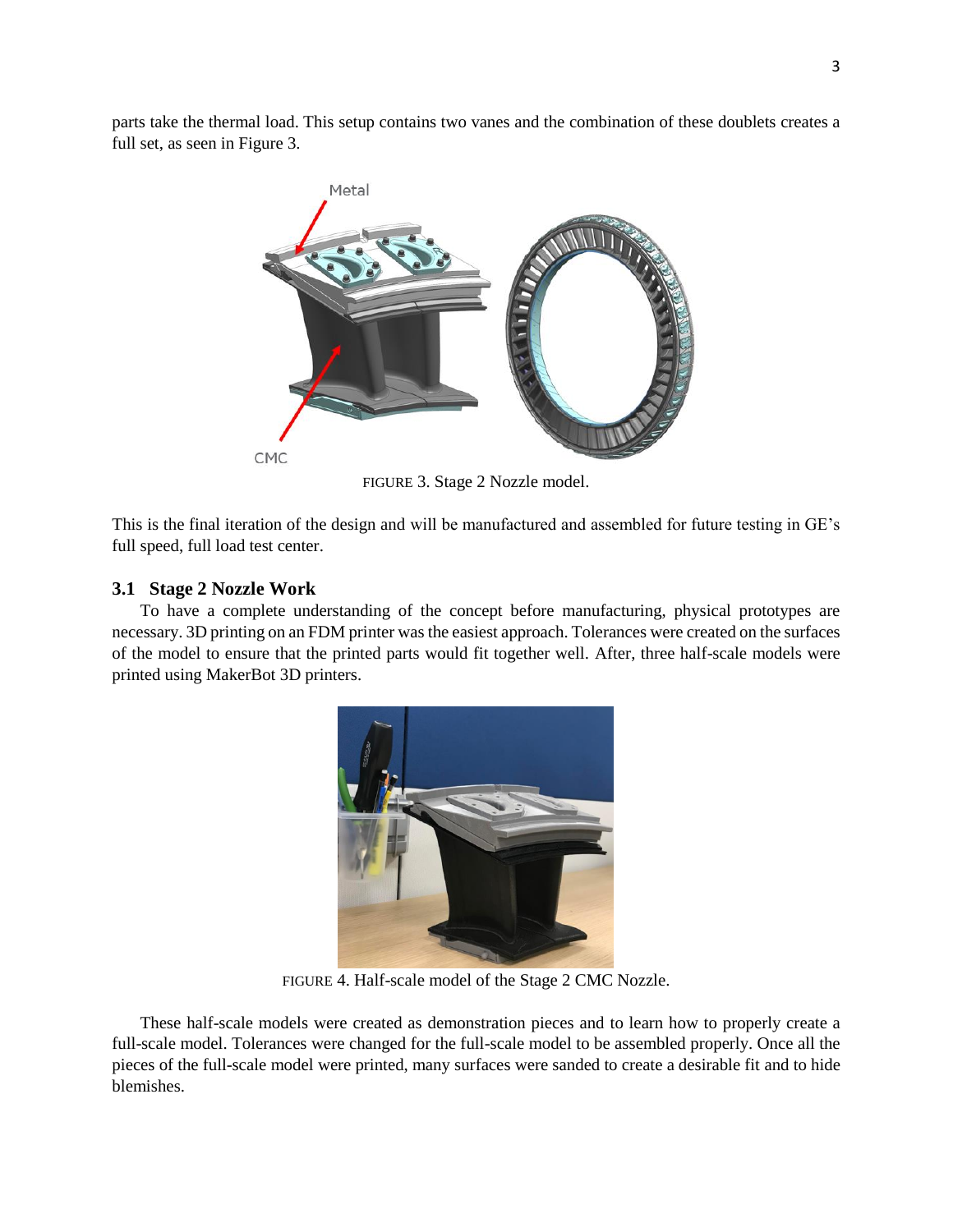

FIGURE 5. Full-scale model of the Stage 2 CMC nozzle.

Many other parts were also printed and designed over the course of my fellowship to support this project.

# **4 CMC Tip Shroud Overview**

Another CMC project I worked on over my rotation with GE revolved around the last stage blade. The tip shroud on the last stage blade creates a strong pull force on the blade, which causes shorter blade life. If the tip could be replaced with CMC, the pull force would be dramatically smaller.



FIGURE 6. Last stage blade example, with CMC tip.

## **4.1 CMC Tip Shroud Work**

A short analysis was conducted to understand the idea. The volume of the tip was roughly  $4 \text{ in}^3$ , and this created a pull force of 29,280 pounds-force with a solid metal tip. When the calculations were done with a CMC tip, the pull force was 10,016 pounds-force. Seeing that there could be significant change with a CMC tip, three models were designed in Unigraphics to attach the CMC tip to the metal blade.

After some unique designs were created, they were then meshed in HyperMesh. Next, they could be brought into ANSYS Mechanical and ANSYS Workbench to apply material properties and boundary conditions.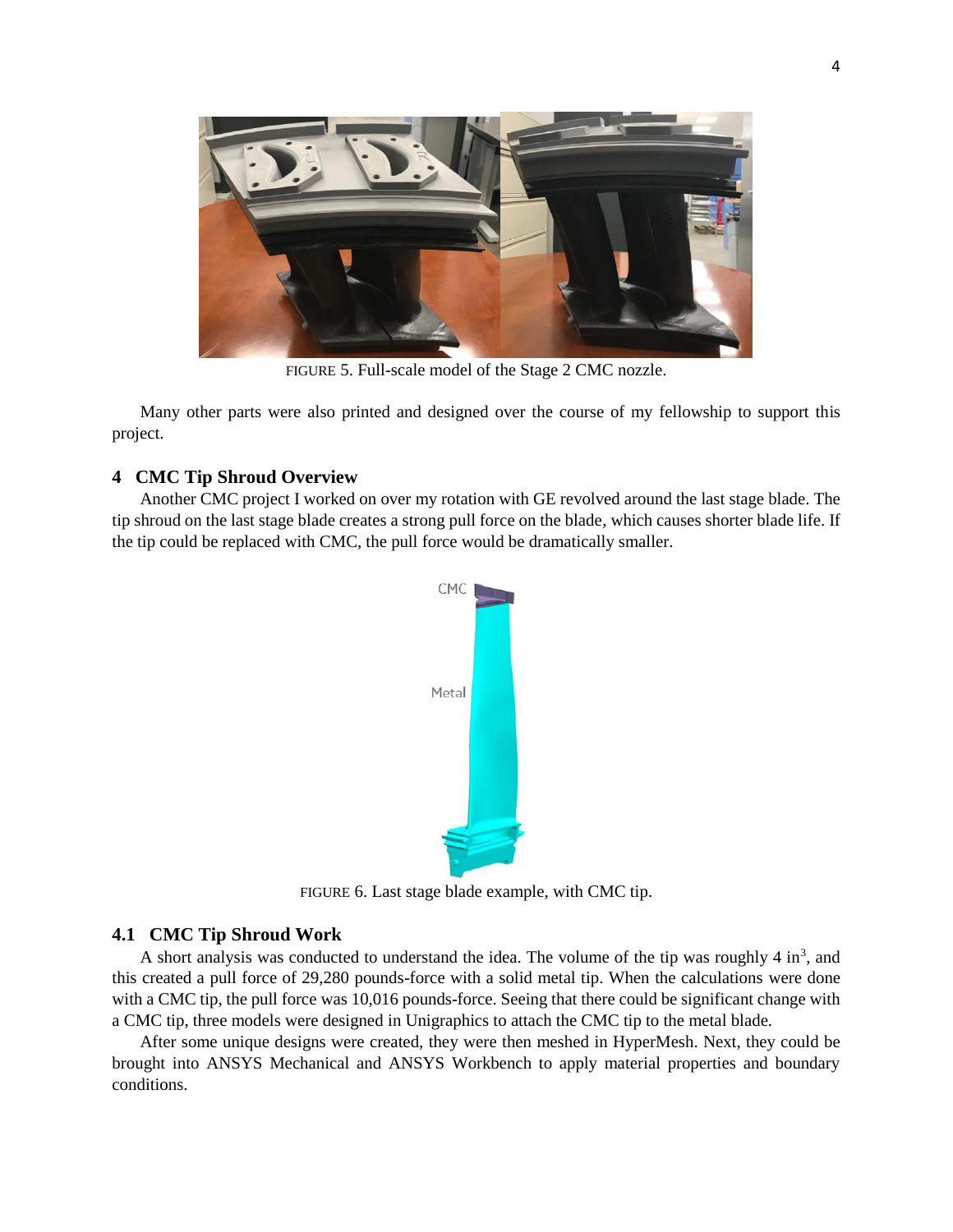I had many new learnings over this process. One of which was creating proper element size. If elements in a mesh were too small, the analysis would take a long time. On the contrary, if the element size was too large, the results would not represent the analysis accurately. Another key learning was understanding how model geometry effects the results. For example, when sharp angles are in a model, FEA software has a very difficult time accurately calculating the results.

### **5 Flow Testing Shrouds**

 On the Emerging Technologies team at GE Power, there are many projects that require testing to support calculated results. Over the course of my fellowship, flow testing was being prepared for a new shroud design. The shroud was made through additive manufacturing and required a unique set of flow fixtures. In support of this project, I 3D printed many sets of fixtures and prepared them for testing. In order to use ABS 3D printed parts, they must be treated to seal any gaps between layers. To do so, an acetone vapor process was used.

 First, a part is placed on an aluminum foil raft to ensure it does not contact any liquid acetone. Next, the walls of the container are lined with paper towels that have been soaked in acetone. Since, acetone evaporates at room temperature the container would fill with the vapor and slowly smooth the layers of the 3D print. This process takes roughly five hours.



FIGURE 7. ABS part not treated in acetone.



FIGURE 8. ABS part treated using acetone.